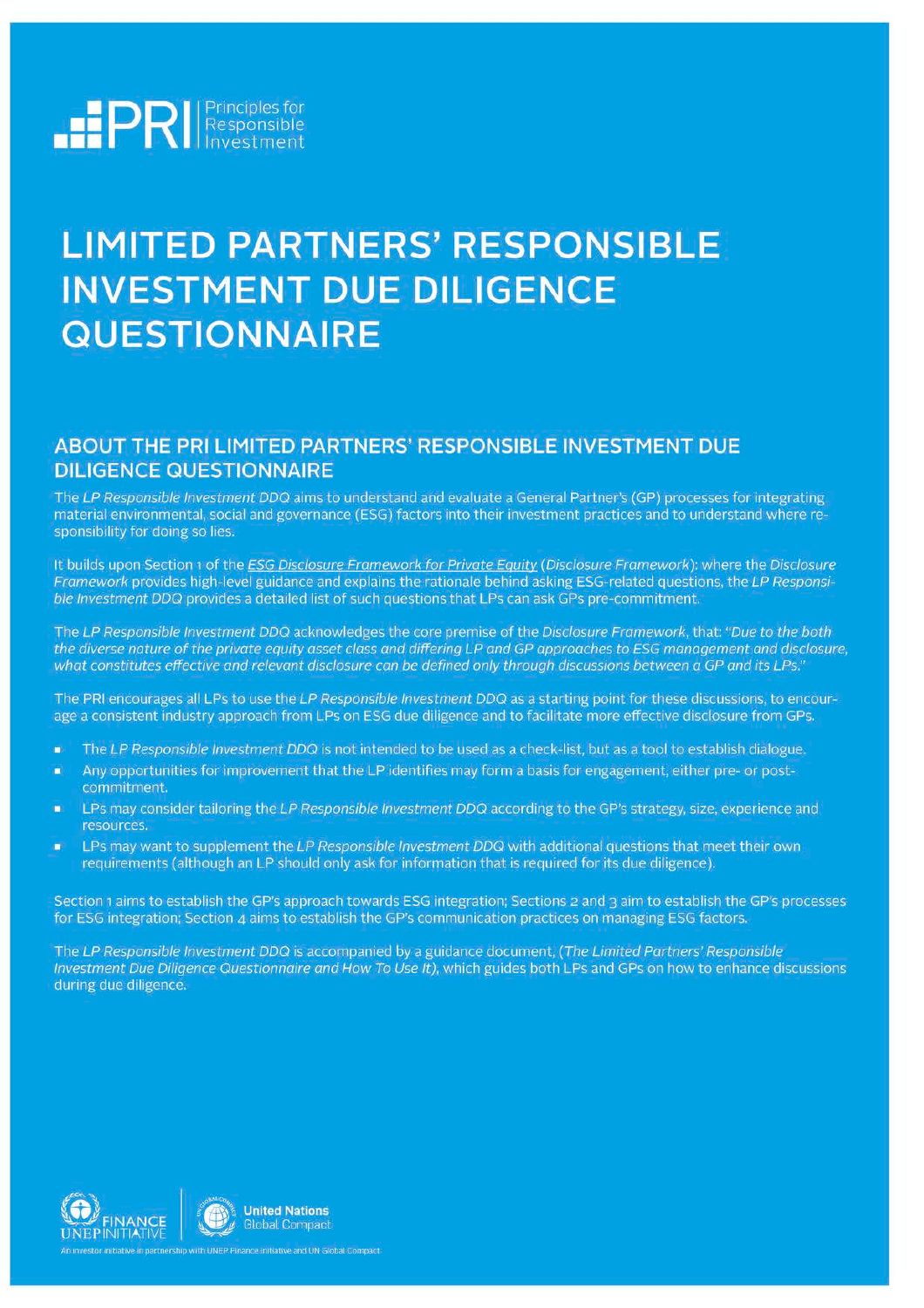#### **Important Information**

The following information has been provided by Kohlberg Kravis Roberts & Co. L.P. (together with its affiliates, "KKR" or the "Firm") at your request. This information is being provided on a confidential basis for discussion and informational purposes only and is not an offer to sell or a solicitation to purchase any securities of any investment fund or vehicle sponsored by KKR. There is no representation or guarantee regarding the reliability, accuracy or completeness of the information contained in this document, and KKR will not be liable for any damages, including loss of profits, which may result from reliance on this information. KKR is not under any obligation to update or keep current the information contained in this document. Nothing set forth in below is or shall be deemed to be investment advice or the offer of investment advice to any recipient thereof.

Each Recipient agrees to treat the information contained herein in a confidential manner. Such information may not be reproduced or used in whole or in part for any purpose other than consideration of an investment in the Interests, nor may it be disclosed without the prior written consent of KKR to anyone other than representatives of Recipient directly concerned with the decision regarding such investment who have agreed to abide by the foregoing restrictions. Each Recipient, by accepting this Questionnaire, thereby agrees to return it promptly upon request.

References to "KKR Capstone" or "Capstone" are to all or any of KKR Capstone Americas LLC, KKR Capstone EMEA LLP, KKR Capstone EMEA (International) LLP, KKR Capstone Asia Limited, and their affiliates, each of which are owned and controlled by their senior management. KKR Capstone is not a subsidiary or affiliate of KKR. KKR Capstone operates under several consulting agreements with KKR and uses the "KKR" name under license from KKR. References to operating executives, operating experts, or operating consultants are to employees of KKR Capstone and not to employees of KKR. In this presentation, the impact of initiatives in which KKR Capstone has been involved is based on KKR Capstone's internal analysis and information provided by the applicable portfolio entity. Impacts of such initiatives are estimates that have not been verified by a third party and are not based on any established standards or protocols. They may also reflect the influence of external factors, such as macroeconomic or industry trends, that are unrelated to the initiative presented.

References to "Senior Advisors" and "Industry Advisors" are to individuals who are engaged, as consultants, to assist KKR with sourcing or developing investment ideas and a variety of other matters. These individuals are not employees of KKR. The portion of the compensation paid to Senior Advisors and Industry Advisers that is related to fund activities, such as sourcing investments or monitoring portfolio companies, may be borne by the relevant funds. References to "KKR Advisors" are to individuals who were formerly employees of KKR and are engaged as consultants for KKR. None of the compensation of KKR Advisors is borne by the funds.

The reported impact of initiatives provided in this report is based on internal analysis of KKR and/or KKR Capstone and information provided by the applicable portfolio company. Impacts of such initiatives are estimates that have not been verified by a third party and are not necessarily reported according to established voluntary standards or protocols. KKR does not guarantee the accuracy, adequacy, or completeness of such information. They may also reflect the influence of external factors such as macroeconomic or industry trends. There is no guarantee that results shown will be replicated in the future and actual results may be better or worse in future years.

Unless otherwise indicated, statements in this Questionnaire are made as of December 31, 2018. The delivery of this Questionnaire at any time shall under any circumstances create an implication that the information contained herein is correct as of any time subsequent to such dates.

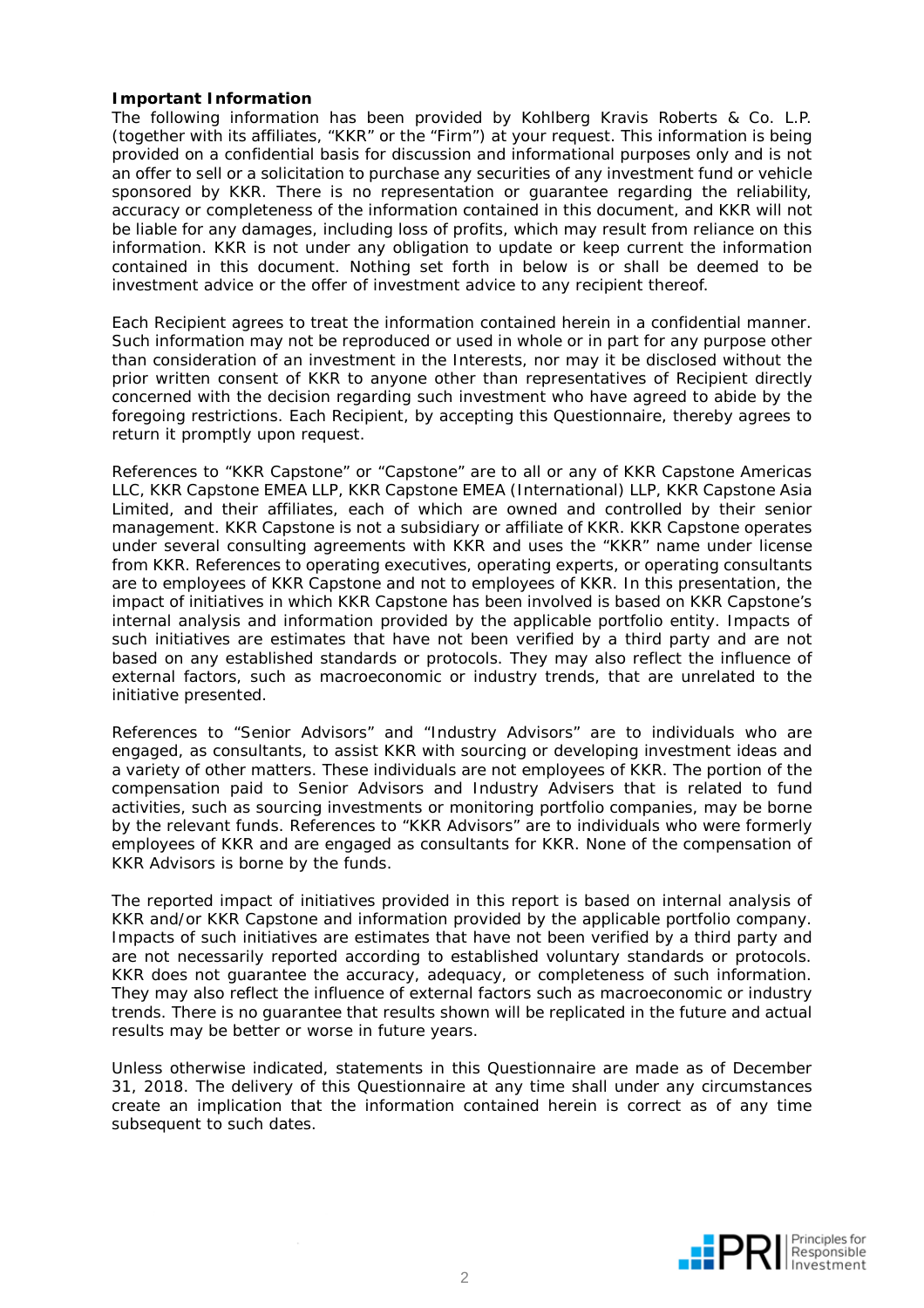## LIMITED PARTNERS' RESPONSIBLE INVESTMENT DUE DILIGENCE QUESTIONNAIRE

*\*Please Note: The following information is an excerpt of information shared with KKR's fund investors.*

#### **1. WHAT ARE YOUR ESG-RELATED POLICIES AND HOW DO ESG FACTORS INFLUENCE YOUR INVESTMENT BELIEFS?**

#### **1.1 Do you have a policy that describes your approach to identifying and managing ESG factors within the investment and portfolio management processes? If so, please provide a copy. If not, please indicate whether you would consider adopting a responsible investment policy.**

KKR has been publicly committed to responsible investment since Kohlberg Kravis Roberts & Co L.P. became a signatory of the UN-supported Principles for Responsible Investment ("PRI"). Our commitment is publicly available at [www.kkr.com](http://www.kkr.com/) and [www.kkresg.com.](http://www.kkresg.com/) In 2013, KKR codified our processes and procedures related to responsible investment by developing a global Private Equity ESG Policy, which was published publicly in 2014. The policy applies to KKR's private equity investments going forward and establishes the various roles and responsibilities of KKR executives. Additionally, the policy details KKR's goals for ESG-related performance, referring to existing responsible investment frameworks for guidance. We will continue to make enhancements to the policy, as necessary.

View KKR's Private Equity ESG Policy [here.](http://www.kkr.com/_files/pdf/kkr-esg-policy.pdf)

#### **1.2 What is the current implementation status of your responsible investment policy? Do you have any firm plans to develop your approach towards the management of ESG factors?**

We have been publicly committed to being a responsible investor since becoming a signatory of the PRI in 2009 and are always seeking to make continuous improvements to our approach. In particular, we are focused on finding meaningful ways to create sustainable value in our private markets investments. In 2010, we identified key performance indicators ("KPIs") against which we have evaluated our performance to date. In KKR's 2018 ESG, Impact, [and Citizenship Report,](http://www.kkresg.com/) please refer to pages 41-43 for a table of KPIs and the various ways in which we have made progress against our goals. The table is organized according to relevant PRI principles.

Responsible investment through the thoughtful consideration of ESG-related issues is a way of doing business that we believe makes us smarter, better investors. We leverage our investment model and our focus on operational improvements to drive value creation on ESG-related issues across our private markets investments.

#### **1.3 Do you commit to any international standards, industry (association) guidelines, reporting frameworks, or initiatives that promote responsible investment practices?**

In addition to being guided by KKR's values, we endorse relevant industry guidelines for responsible investing. In 2009, Kohlberg Kravis Roberts & Co. L.P. signed the PRI. Where consistent with our fiduciary responsibilities, we seek to follow the PRI's six principles for our private markets investments. Also in 2009, as a member of the American Investment Council ("AIC") (formerly the Private Equity Growth Capital

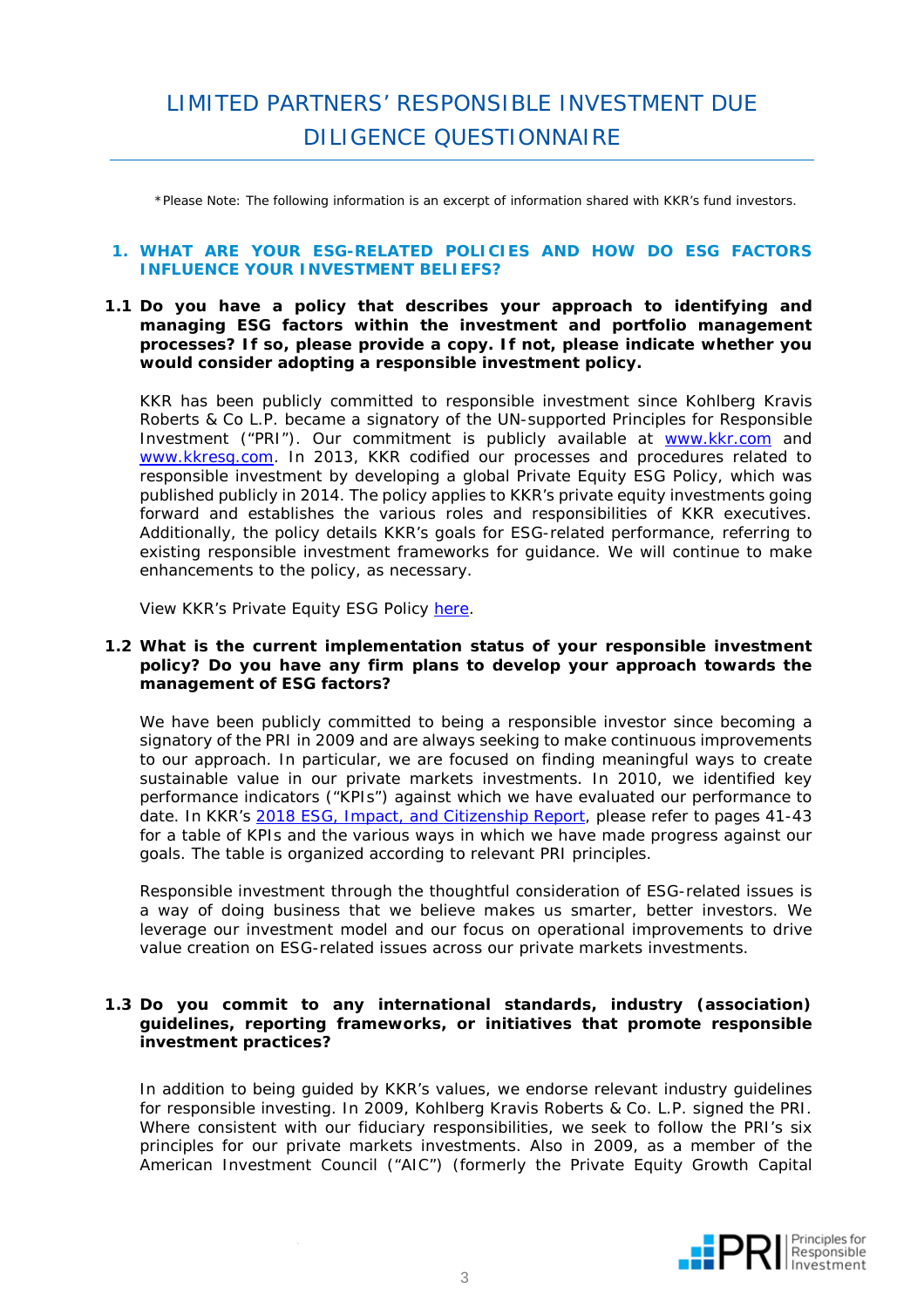Council), KKR worked with other AIC members to develop the Guidelines for Responsible Investing for the private equity industry.

In 2018, we participated in a variety of industry events and groups, including:

#### **Speaking Events**

- Panel during the Women in Financial Services Forum. (March 2018)
- Panel, "Innovation in Private Equity: A Modified Platform for Generating Impact Returns," during the Skytop Strategies Impact Investing Event.
- Two panels during the Private Equity International Responsible Investment Forum Europe. (June 2018)
- Fireside chat at the Impact Capitalism Summit in Nantucket. (July 2018)
- Panel on Driving Value through ESG Reporting, hosted by the American Institute of Certified Public Accountants and the Sustainability Accounting Standards Board. (October 2018)
- Remarks to the Women in Sustainable Investing (WISE) Washington, D.C. chapter. (November 2018)
- Panel discussion, "Private Equity Investments in Impact Investing," during the Columbia University Social Enterprise Conference. (November 2018)

#### **Sponsorships**

- 2018 Investor Summit on Climate Risk. (January 2018)
- PEI: Responsible Investment Forum 2018.
- Impact Capitalism Summit in Nantucket. (July 2018)
- Sustainability Accounting Standards Board Symposium 2018. (December 2018)

#### **Internal and KKR Portfolio Events and Speaking Engagements**

- In 2018, in addition to the above speaking appearances, KKR attended the Ceres Investor Summit, BSR Conference, GRI's The Investor Perspective on the Future of ESG Reporting, PEI: Responsible Investment Forum, The 6<sup>th</sup> Annual Responsible Business Summit New York, Ceres Conference, Columbia Business School Climate Science & Investment Conference, US SIF Annual Conference – Investing for a Sustainable World, CleanTechIQ's ESG Integration in Fixed Income Forum, PRI in Person, PRI Infrastructure Forum, and JPMorgan Chase & Co.'s Disrupting Climate Change: Financing the Energy Transition event during Climate Week.
- Responsible investment and impact investing topics were included during the KKR Americas Investors' Meeting. (June 2018)
- In October 2018, KKR proudly co-hosted the 2018 Veterans Initiative Summit in Washington, D.C. with Apollo, Blackstone, and Carlyle. This three-day summit focused on creating an environment for attendees to meet and discuss opportunities for their companies to engage around military issues on-site and beyond. The content centered on how private equity portfolio companies can attract, retain, and promote veterans and military spouses to improve business operations and support communities. The agenda included plenary and breakout sessions, a military hiring fair, a hands-on service project, and more.
- A member of the KKR Vets @ Work program team presented to KKR portfolio companies' Chief Human Resources Officers (CHRO) during the annual KKR CHRO Conference to share the value of incorporating talent from the military community into their companies.
- KKR held its annual General Counsel (GC) Conference for its portfolio company GCs and both KKR's Director, Sustainable Investing and Head of Global Public Affairs spoke during the event.

#### **Other**

- KKR participated in quarterly meetings with responsible investment professionals from peer private equity firms.
- KKR participated in a Private Consultation on Corporate Sustainability Benchmarks with the World Benchmarking Alliance. (April 2018)

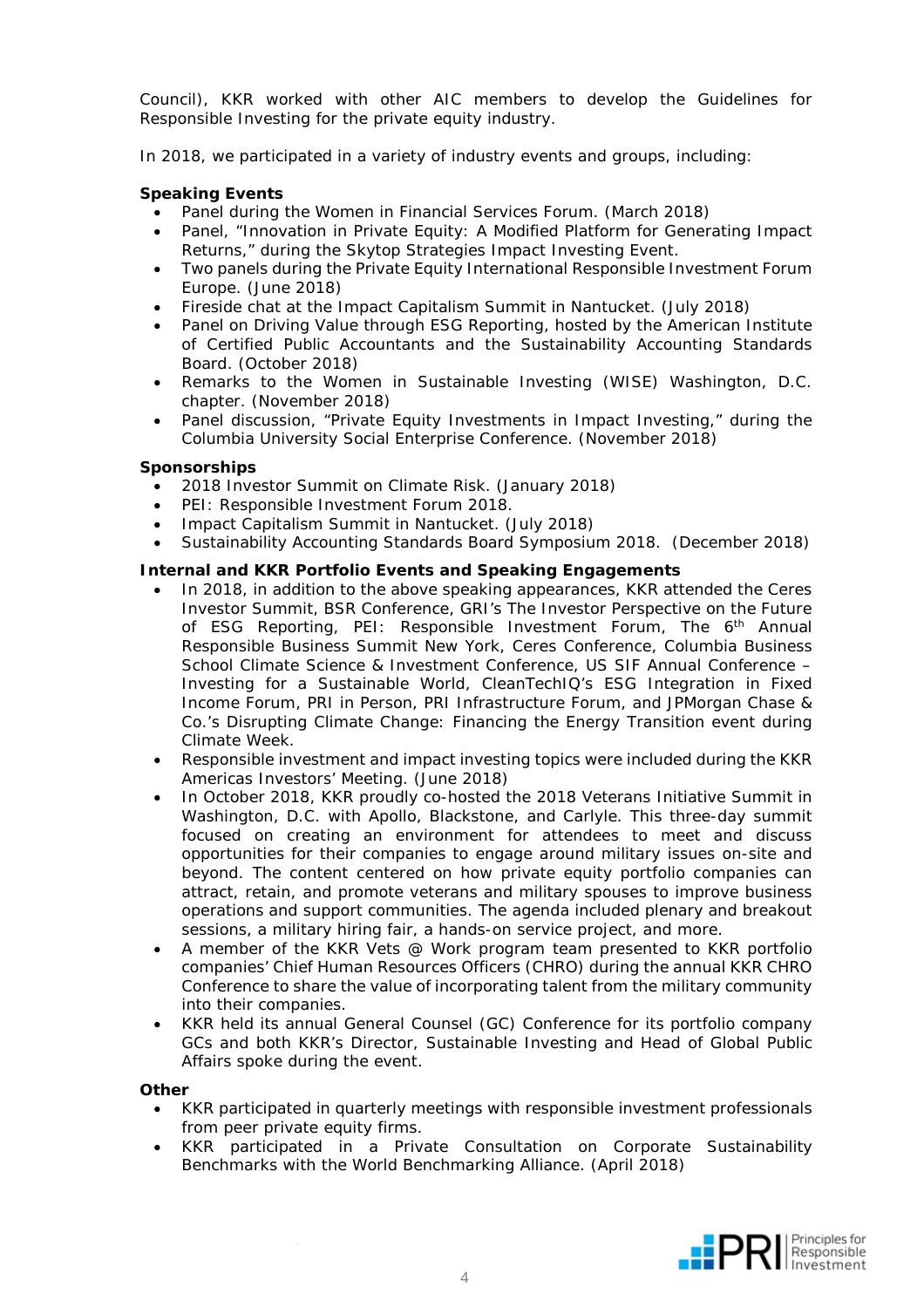- KKR's Director, Sustainable Investing actively engaged with the SASB Standards Board as a member of the Board.
- KKR's Director, Sustainable Investing became a member of the PRI's Reporting and Assessment Advisory Committee.

#### **1.4 Do you make formal commitments relating to ESG integration in fund formation contracts, Limited Partnership Agreements, or in side letters when requested by investors?**

KKR seeks to accommodate the specific needs of our clients, and as such, in the past has entered into side letters that have been provided to, and are negotiated with, limited partners to address specific concerns that they may have.

#### **2. HOW DO YOU IDENTIFY AND MANAGE MATERIAL ESG-RELATED RISKS AND USE ESG FACTORS TO CREATE VALUE?**

#### **2.1 How do you define the materiality of ESG factors? Please give 2-3 examples of ESG factors that you have identified as material to portfolio companies in your most recent fund.**

For the purposes of KKR's private equity ESG policy, "material" ESG issues are defined as those issues that KKR in its sole discretion determines have—or have the potential to have—a direct, substantial impact on an organization's ability to create, preserve, or erode economic value, as well as environmental and social value for itself and its stakeholders. These issues are taken into the context of the industry sector, the countries in which the business operates, and the type of investment, e.g., control, minority, or public equity.

Furthermore, in 2017, KKR began using the standards of the Sustainability Accounting Standards Board's standards to inform the assessment of material issues at portfolio companies. Examples of issues considered include data privacy, labor relations, and responsible lending.

To provide a short case study, KKR's private equity investment team identified an opportunity when Unilever was looking to sell Upfield, its plant-based spreads business, which includes cooking and baking products. During the diligence phase, the private equity investment team, in partnership with the Global Public Affairs team, identified that supply chain management, particularly the management of palm oil, was a material issue. Read the Upfield ESG management process case study, available at [www.kkresg.com,](http://www.kkresg.com/) for more information.

#### **2.2 Describe your process for identifying and understanding (i) potentially material ESG risks, and (ii) ESG-related opportunities during due diligence.**

All potential investments at KKR go through a rigorous due diligence process. An integral part of this due diligence can be the evaluation of potential deals from an ESG management perspective, which includes both risks and opportunities.

During diligence, a team of cross-functional internal subject matter experts assesses prospective investments to identify key ESG factors and gathers the appropriate information about the company under review. Our ESG diligence group also reviews relevant considerations based on a company's geography and industry. Extensive evaluation of ESG risks and opportunities, coupled with on-site due diligence visits and the support of external advisors where necessary, enables us to target areas of engagement and determine priority initiatives.

Issues for assessment could include:

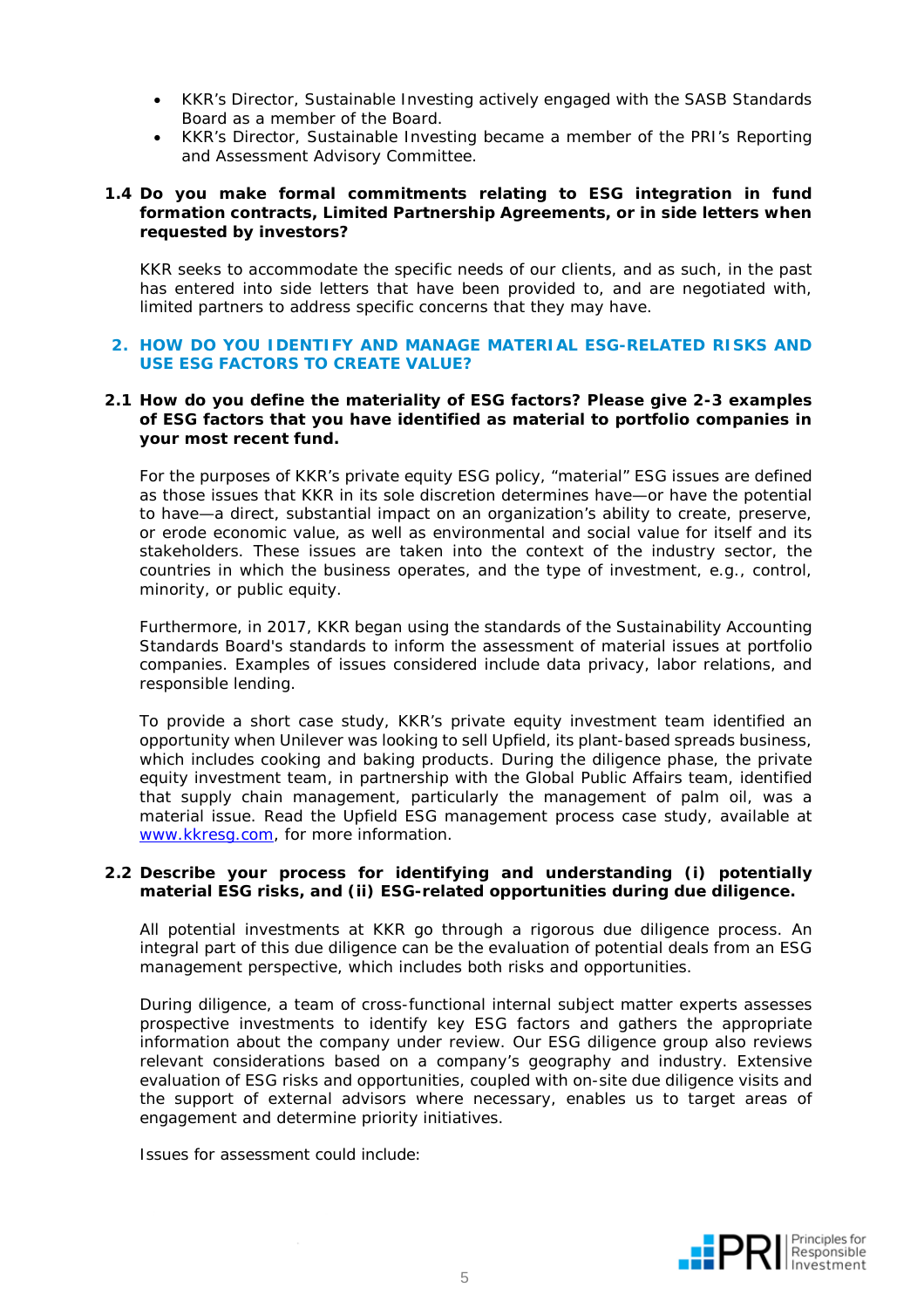- Environmental, such as air and methane emissions, fluid emissions, water resources, climate impact;
- Social, such as understanding proximity and impacts of energy investment and necessary responsible relationships with proximal communities; and
- Governance, such as environmental and safety management systems in place to be proactive, responsive and compliant with all local, state, and federal governments and regulatory agencies.

During 2018, our ESG diligence group met approximately 36 times and assessed more than 230 companies. We continued to expand our ESG diligence efforts to include more individuals around the Firm and further augmented our internal monitoring system to include more detail on findings and next steps for each investment.

#### **2.3 Once identified, how might the identification of (i) potentially material ESG risks, and (ii) ESG-related opportunities impact the investment decision?**

All potential investments at KKR go through a rigorous due diligence process. As part of this process, in conversations with the respective KKR industry teams, crossfunctional internal subject matter experts review prospective investments to identify material ESG factors, gather the appropriate information from the company in question, and make informed recommendations about potential risks and opportunities as potential investments move through the Investment Committee process.

ESG considerations discovered in the diligence phase can affect our investment decisions; however, a decision to invest or not is rarely due exclusively to ESG issues. ESG-related concerns are often intertwined with other business issues that make the business more, or less, attractive for investment. In rare cases, we may find an ESG issue poses such a risk to an investment that the investment does not occur. However, in most instances, we look to determine that a company has significant opportunities because of the way it addresses ESG issues or could have such opportunities if it were to address them in a proactive manner. Understanding the ESG challenges and opportunities of individual investments helps us to determine whether to invest in a company, and, more importantly, our best strategy for working with a company in the future.

#### **2.4 How are ESG risks and/or ESG-related opportunities reported to, considered and documented by the ultimate decision making body, such as the Investment Committee?**

KKR seeks to integrate the consideration and thoughtful management of ESG issues throughout the investment cycle.

**ESG due diligence** – We involve internal regional and global subject matter experts with ESG-related competence to conduct an assessment of ESG value creation opportunities or risks for potential private equity investments considered through the Investment Committee process. When material ESG issues are identified, they may be included in discussions with the applicable Investment Committee, and external advisors may be engaged to carry out additional ESG-related due diligence as needed. Where management of, or performance on, a material issue is considered by KKR to need improvement, we will work with company management to support the development of an action plan.

**Monitor progress** – During the diligence process, where material issues are identified that need addressing or monitoring if an investment is undertaken, we seek to include the management of these issues in a 100-day plan post-close, or otherwise monitor ongoing progress on ESG issues, as applicable. Where management of, or performance on, a material issue is considered by KKR to need improvement, we work with company management to support the development of an action plan.

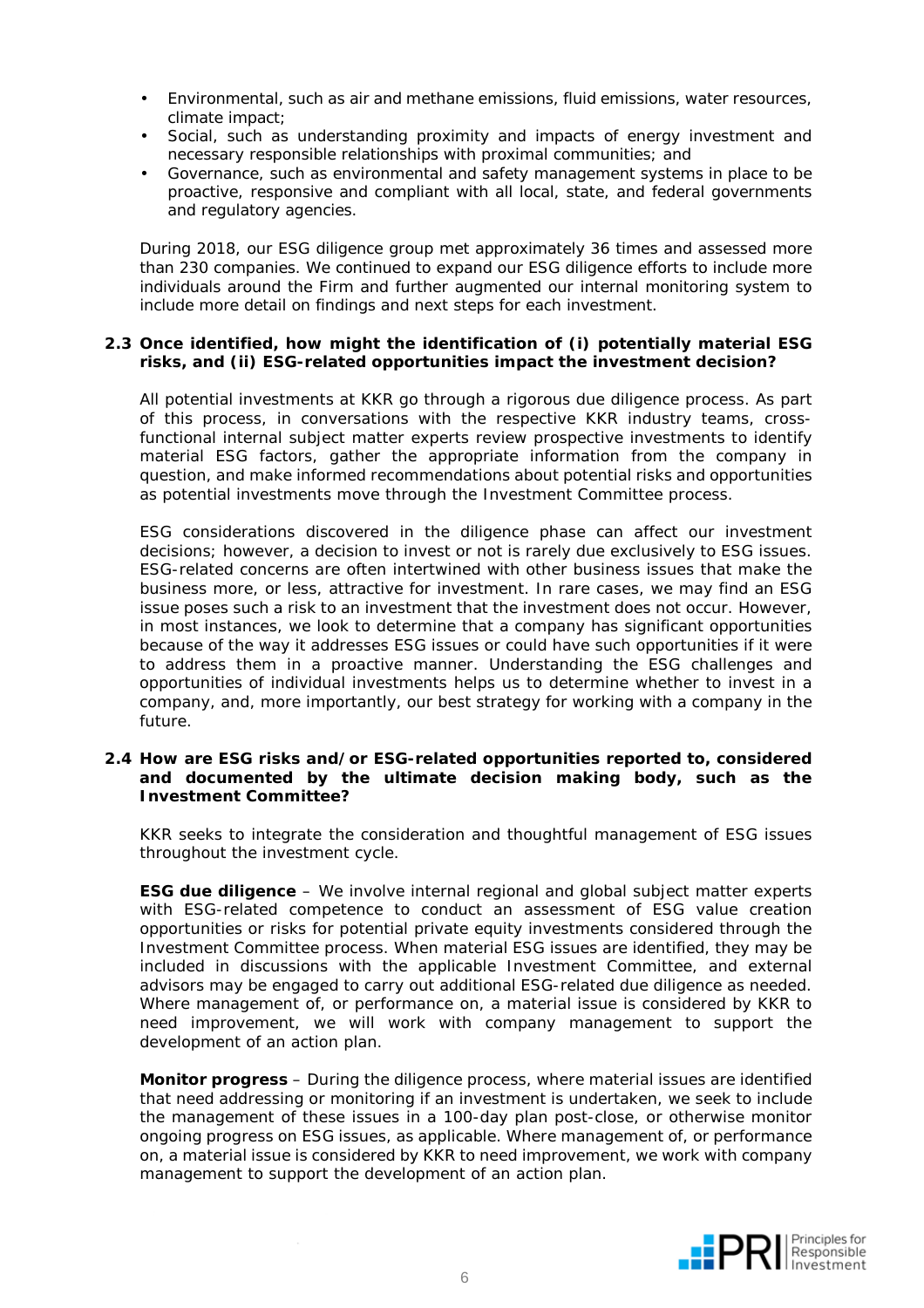**Documentation** – In cases where material ESG-related risks and opportunities are being monitored or managed by KKR, KKR will document, for internal use, the issue, progress, and next steps, if any. In some cases, we provide reports summarizing portfolio company ESG-related issues to select investors.

#### **2.5 During deal structuring, what is the process for integrating ESG-related considerations into the deal documentation and/or the post-investment action plan?**

In the early stages of ownership, we focus on executing a detailed plan that outlines some of the company's most essential goals and steps to reach these goals. When material ESG issues are identified in the diligence process, they are often included in these plans. When companies do not have material ESG issues to address immediately, we may not engage with them in the first months of ownership and instead may choose to engage with them after the initial transition period.

#### **2.6 Please describe how (i) oversight responsibilities, and (ii) implementation responsibilities for ESG integration are structured within your organisation. Please list the persons involved and describe their role, position within the organisation and how they are qualified for this role. Please also describe any external resources you may use.**

KKR's Global Public Affairs team, an internal team of experts, represents the core of the ESG-related expertise at KKR. The team was formed in 2008 to serve as a resource to KKR, our professionals, and our portfolio companies. The Global Public Affairs team is involved in the due diligence process for most potential private markets investments and also regularly engages with portfolio companies and external stakeholders. Overall, several individuals across KKR have a role in managing ESG issues, including investment team members and KKR's legal and compliance team. Investment Committees oversee ESG issues that are material to an investment and that have been raised to their attention when making an investment decision. Our Portfolio Management Committees and investment professionals have implementation roles with respect to material ESG issues that have been identified in the investment process.

Ken Mehlman, KKR Member and member of KKR's Risk and Operations Committee, has ultimate responsibility of the Global Public Affairs team and over KKR's responsible investment efforts. KKR has three full-time professionals dedicated to working on KKR and KKR's portfolio companies' sustainability programs. Additional members of the team are responsible for specific ESG opportunities based on their geography or subject matter expertise.

In addition, the KKR Global Institute (KGI), led by General (Ret.) David Petraeus, is an integral part of the KKR investment process - working in partnership with KKR deal teams, portfolio companies, and limited partners to help enable smarter investing through a better understanding of the world. Whether working with a KKR deal team as we explore entering a new market, supporting a KKR portfolio company as it expands its international footprint, or assessing which countries stand the best chance of becoming the next "breakout nations," KGI provides critical inputs as the firm thinks through where to invest and how to help businesses grow.

In order to better capture value associated with environmental performance management, since 2014, a professional that is 100% focused on environmental resource-related issues with a major focus on energy management has worked with select KKR portfolio companies to develop recommendations for energy and water efficiency projects. This executive is a Professional Engineer, a Certified Energy Manager, a Certified Building Commissioning Professional, and a LEED Accredited

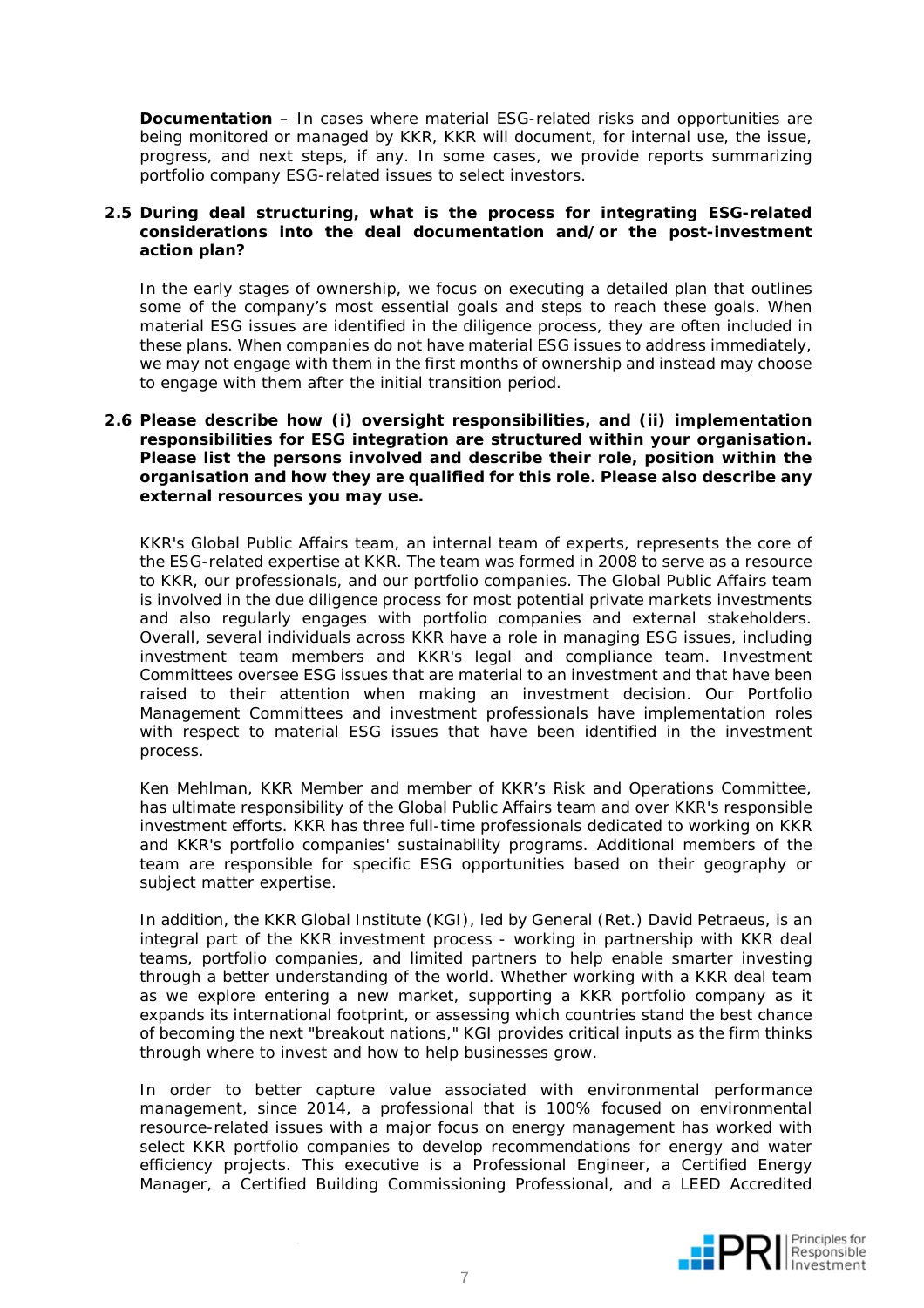Professional. More information on these efforts is available at [www.kkresg.com.](http://www.kkresg.com/)

#### **2.7 Do you provide training, assistance, and/or external resources to your staff to help them understand and identify the relevance and importance of ESG factors in investment activities? If so, please describe what level of training is provided.**

We seek to raise awareness among investment and operational professionals about our commitment to, and their role in, responsible investment. To this end, we have educated investment and operational professionals about our commitment to managing ESG issues through new employee training and regular firm wide meetings, stressing their accountability for working in partnership with ESG internal experts. We have included ESG considerations in Investment Committee (IC) and Portfolio Management Committee (PMC) guidance materials.

We also seek to enhance the capabilities of our ESG professionals through subjectmatter training and education and we encourage regular professional development activities for the ESG team, such as participation in key industry conferences and specialized development.

#### **3. HOW DO YOU CONTRIBUTE TO PORTFOLIO COMPANIES' MANAGEMENT OF ESG-RELATED RISKS AND OPPORTUNITIES?**

#### **3.1 Upon investing in a company, would you review existing compliance, sustainability or ethical business guidelines, or introduce new guidelines if necessary?**

Yes, where there are material issues identified during the diligence process, we include the management of these issues in our management plans post-close, or we monitor ongoing progress on ESG issues, as applicable. Where management of, or performance on, a material issue is considered by KKR to need improvement, KKR will work with company management to support the development of an action plan.

KKR considers engagement on material ESG issues to be an important element of our active management of the companies in our portfolio. The particular ESG-related challenges and opportunities faced by our private markets portfolio companies vary greatly over time and are based on a company's individual characteristics, including its industry, geography, and stakeholders. Thus, during the ownership phase, we provide both broadly applicable resources and customized support to assist or enhance our portfolio companies' efforts.

**Portfolio engagement** – We provide general resources to participating portfolio companies (see more information at [www.kkresg.com\)](http://www.kkresg.com/). We offer companies access to a range of best practices, trusted experts, tested resources, and a nuanced understanding of the issues that are most relevant to them. In addition, we provide resources such as best practices guides, webinars, and training on many of the key issues facing our portfolio companies.

**Customized support** – For some portfolio companies, we respond to specific ESGrelated needs or challenges as part of an individually tailored plan. Also, KKR professionals are available to consult with portfolio company management teams and advise as needed. By ensuring that our approach to managing ESG-related issues is highly customized and collaborative, we believe we are more likely to achieve success.

#### **3.2 What monitoring processes would you have in place to assess portfolio companies' management of ESG factors?**

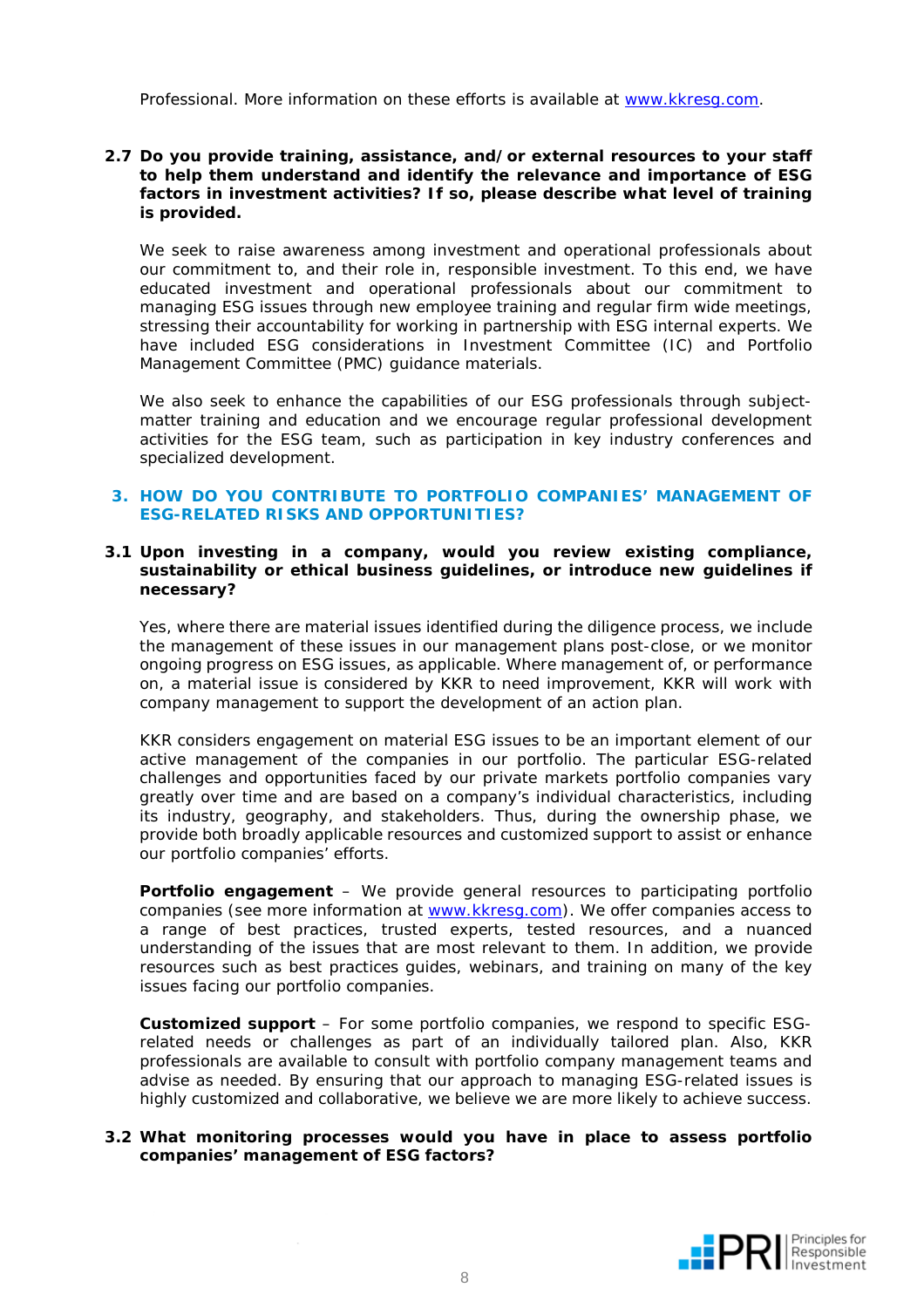To the extent they are material to our private markets investments, ESG-related issues are managed and monitored as part of our portfolio management processes. As in the pre-investment phase, engagement on ESG issues with our portfolio companies is overseen by our industry and country teams with support from KKR Senior Advisors<sup>1</sup>, internal experts, and external advisors, as necessary.

**Performance Monitoring –** In an effort to promote progress across the portfolio, we monitor the ESG-related performance of companies, where relevant. This performance could be assessed relative to their engagement with any of our resources or to other predetermined metrics relevant to their business. In certain cases, we aim to share program successes across the KKR portfolio of investments in order to promote engagement and accelerate the adoption of best practices within our portfolio companies.

#### **3.3 Give 2-3 examples of how you have contributed to portfolio companies' management of ESG factors. Specify which initiative(s) you worked with management to identify and instigate, which you supported your portfolio company to achieve (and how) and/or what the portfolio company was already doing that you identified as existing good practice.**

We partner with certain companies on various topical areas (see [www.kkresg.com\)](http://www.kkresg.com/). Please refer to this web site and the 2018 ESG, Impact, and Citizenship Report for portfolio company case studies.

For example, we provided resources and training for portfolio companies, including:

- The KKR Eco-Innovation Award was launched in June 2016 and is intended to encourage and reward KKR portfolio companies for innovative, environmentally beneficial projects or initiatives that create business value. The award recognizes the achievements of our portfolio companies and is intended to inspire them to identify new and enhanced ways of creating sustainable value. In [2](#page-8-1)017, US Foods $2$ , one of the largest foodservice distributors in the United States, won the second annual award for its Serve Good product line, which is composed of sustainable food and non-food products that are responsibly sourced or contribute to waste reduction. In 2018, Barghest Building Performance ("BBP"), a Singapore-based provider of energy savings solutions, won the award for its Next Generation HVAC Energy Optimization Technology, which serves systems in commercial and industrial buildings and results in significant energy and cost savings for its customers. KKR also announced Casual Dining Group and Golden Data Systems as 2018 Eco Grant recipients for their early-stage efforts around reducing food waste in restaurants and minimizing energy consumption in data centers, respectively.
- In 2018, 11 companies across our private equity and real estate portfolios worked with a professional engineer to develop recommendations for energy and water efficiency projects. These efforts should result in \$11 million annual run rate cost savings and 49,000 metric tons of greenhouse gases in annual run rate emissions reductions after they are fully implemented in 2019.
- In recent years, we developed webinar series for portfolio companies globally. Topics included:
	- o Telling Your Sustainability Story (Asia-Pacific)
	- o Supply Chain Regulations: The UK Modern Slavery Act
	- o Driving Business Results with "Materiality"
	- o Health and Safety Performance: Understanding the Value
	- o Circular Economy: Innovative Business Models to Enhance Value
	- o Engaging Stakeholders through Sustainability Disclosure

j



<span id="page-8-0"></span><sup>1</sup> Senior Advisors, Industry Advisors, and KKR Advisors are engaged as consultants and are not employees of KKR. Please see Important Information at the beginning of this DDQ for additional information.

<span id="page-8-1"></span><sup>2</sup> KKR exited US Foods in 2017.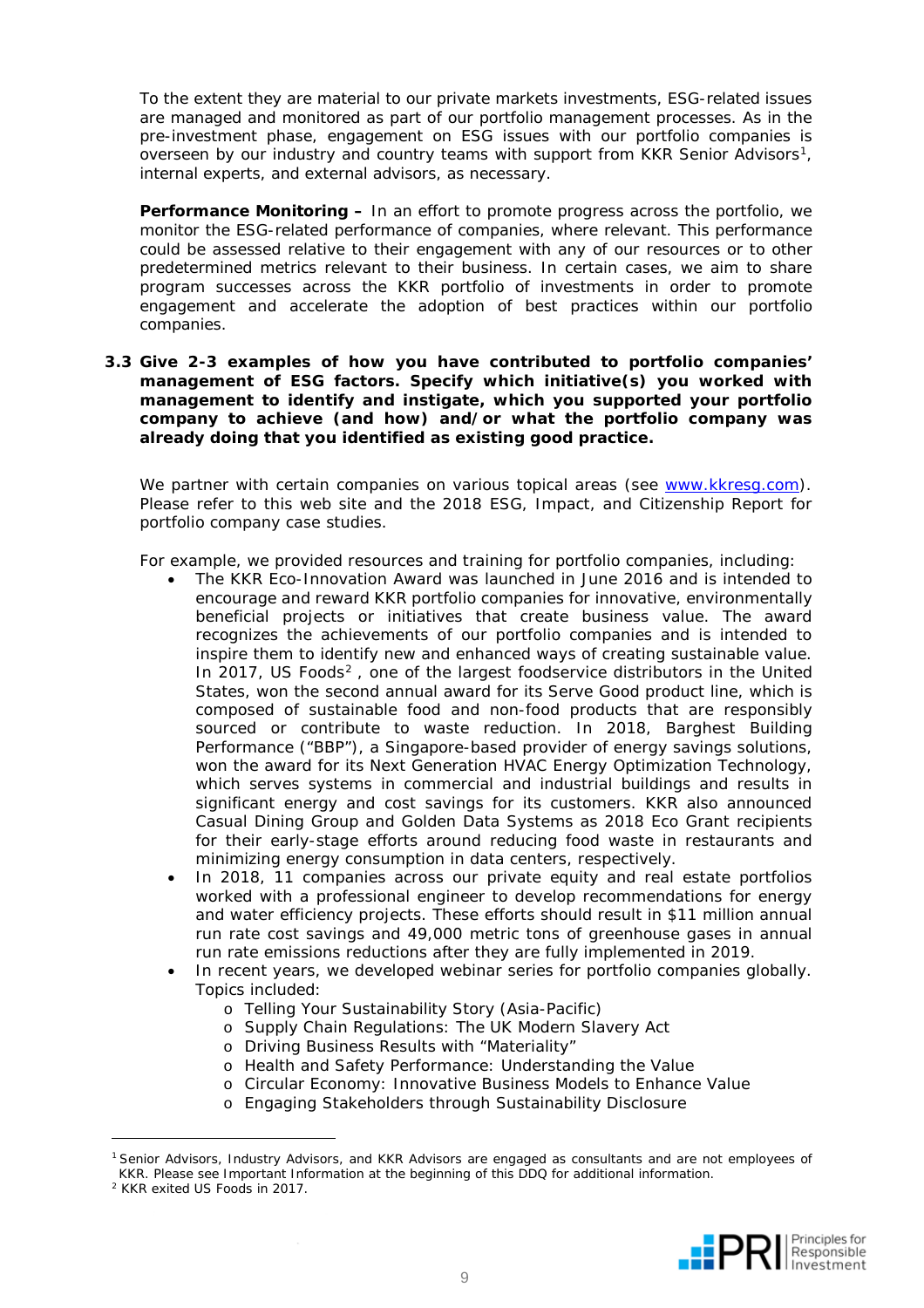o Paris Agreement on Climate Change: How Businesses Can Take Action

#### **3.4 How do you assess that adequate ESG-related competence exists at the portfolio company level? How do you ensure that portfolio company management devotes sufficient resources to manage ESG factors that have been identified?**

We engage with portfolio companies in a variety of ways when they are part of the KKR portfolio. Any material issues or opportunities identified during the diligence or management phases are shared with the relevant industry team and KKR Capstone[3](#page-9-0), with the top issues being integrated into ongoing PMC discussions to ensure the appropriate level of management and oversight.

Please see the answers to 3.1 and 3.2 for more information.

#### **3.5 How do you use your interaction with the board to influence the portfolio company's management of ESG factors?**

When relevant, we insist on active, engaged boards of directors that consist of industry and operational experts who roll up their sleeves with portfolio company management to help improve the companies. In addition, the boards of the portfolio companies are staffed with our investment professionals, who remain actively involved over the life of the investment, even in the case of some public investments where we may continue to hold shares. This interaction at the highest levels can allow us to be informed about and enhance the management of material ESG issues that may arise.

#### **3.6 Do you systematically incorporate ESG considerations into preparations for exit? If yes, please describe your approach. If not, please explain why.**

KKR's investment professionals are deeply engaged in continuous monitoring and management of material issues affecting our portfolio companies, including ESG issues where relevant. Throughout the management process, the applicable Portfolio Management Committee monitors each company's progress and provides input on strategies for realizing additional value. Throughout this process, we work to support our portfolio companies' efforts to build long-term, sustainable efforts that exist beyond investment period. We do not have policies that apply solely to the exit phase of any investment. We do include information related to ESG issues in exit memos when required under the relevant KKR Fund limited partner agreement or where those issues are material to the performance of the business.

#### **3.7 Do you measure whether your approach to ESG factors has affected the financial and/or ESG performance of your investments? If yes, please describe how you are able to determine these outcomes.**

When a material ESG-related issue has been identified for ongoing management and oversight, KKR tracks the progress of that issue over time. Where possible, performance is quantified, for example: the number of work-related injuries or the number of kilowatt hours consumed.

For additional information, please refer to our Key Performance Indicators on pages 41-43 of the 2018 ESG, Impact, and Citizenship Report.

#### **4. HOW CAN LPS MONITOR AND, WHERE NECESSARY, ENSURE THAT THE FUND IS OPERATING CONSISTENTLY WITH AGREED-UPON ESG-RELATED POLICIES AND PRACTICES, INCLUDING DISCLOSURE OF ESG-RELATED INCIDENTS?**

j



<span id="page-9-0"></span><sup>&</sup>lt;sup>3</sup> KKR Capstone is not a subsidiary or affiliate of KKR. Please see Important Information at the beginning of this questionnaire for additional disclosure regarding KKR Capstone.